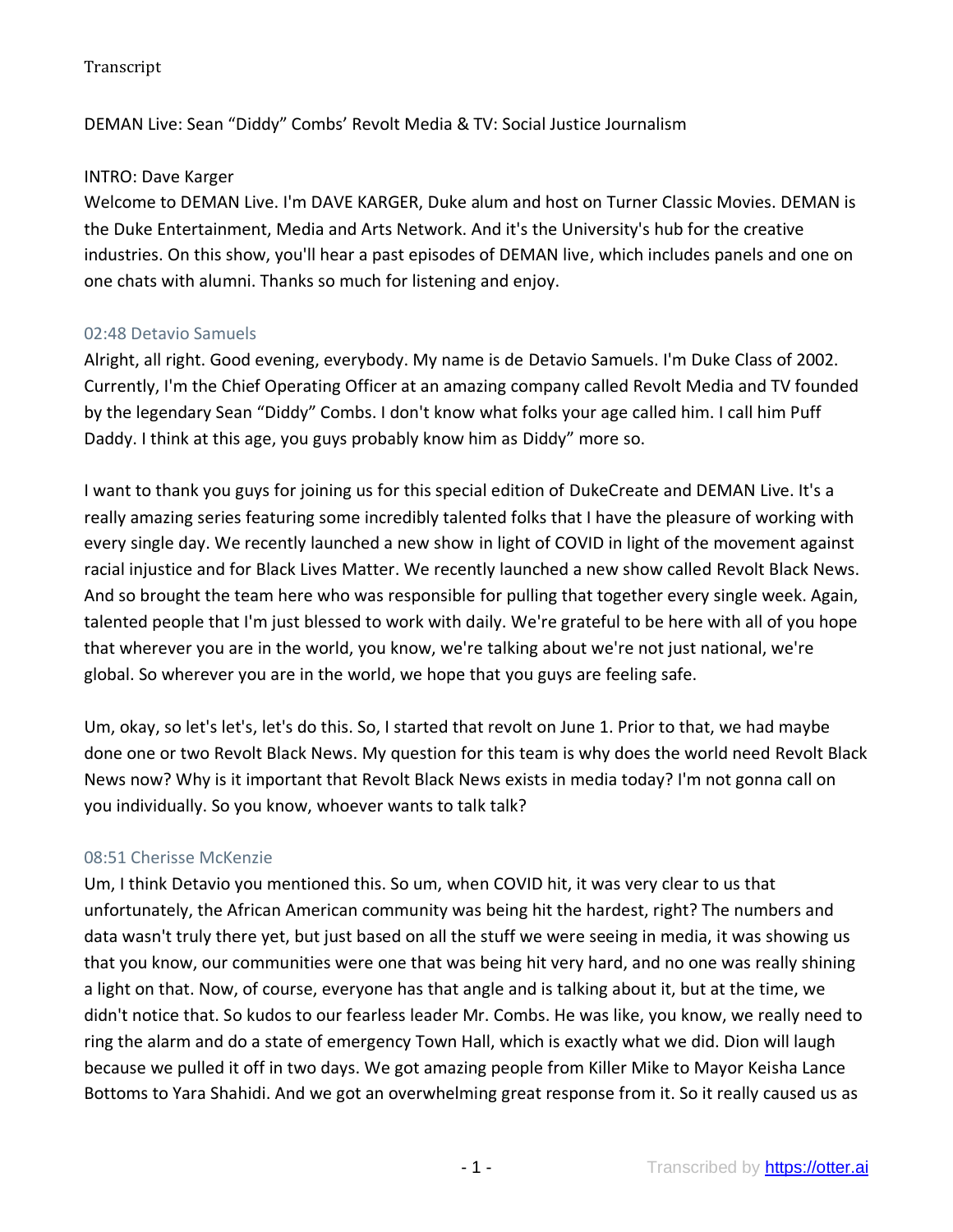a team that you know, really sit back and say, Look, we we actually at our core were very Social justice minded. And actually, when we started, we had a whole news theme. And we had moved away from that. So when we did the state of emergency townhall, it was very clear to us that one, our audience was very interested in this, they wanted the information, and they wanted to hear it from different celebs and different people that you know, you don't normally hear, talk about the issues. So that kind of bursts and sped up our development of revolt black news, because it's actually something we're working on in the past and never really developed. And then it was like, very clear. So then fast forward to when we're thinking about the show, we were like, everybody who is already a face, who's onset of the culture, you know, is literally built for this. Um, so then we're like, let's do it all out. And then we asked Eb to join us. And it's it's history and ever since.

### 10:54 Detavio Samuels

We're often running, and why do you think Revolt Black News needs to exist today?

# 10:59 Eboni K. Williams

Right? Well, Cherisse, hit the nail on the head D. It's all of those things, the moment the pandemic also think, listen, we live in a society in this moment that is more saturated with more content than any of us have ever seen or probably thought possible, right? And that's amazing. But one of the byproducts of that is consumers, which is everybody listening to this this video and call, they have more scrutiny and more questions than ever before. And the reality is, in the past, it used to be like a foregone conclusion that everything that was kind of titled news, you could believe in trust. We know that's no longer the case. Right? Some of that's due to the current administration, and so forth and so on. We live in a fake news society. So I think it was really important that people should reset the demand for the people is what led us to Revolt Black News, people want a news product that they can unequivocally trust, to be of their interest to reflect their values to not just reflect things that are sensationalized or negative, or clickbait, but things that really do reflect the full 360 scope of the black experience and the black story. And, and that's really what rowboat black news does. And I think it came about because there was a need, there was a one of my mentors in Durham, North Carolina, Butch Williams, who's a legendary attorney in the space, he said, Eb, the key to life is founded needed fill it. And I feel like that is what Revolt Black News did. Right? It saw an obvious need for this type of news content for our people, and it filled it.

# 12:32 Detavio Samuels

Awesome. Deon, you don't have to jump in. I know you've been on the journey longer than anybody else. And it was just an idea. So just do you have do you want? Do you have anything you want to add?

### 12:41 Deon Graham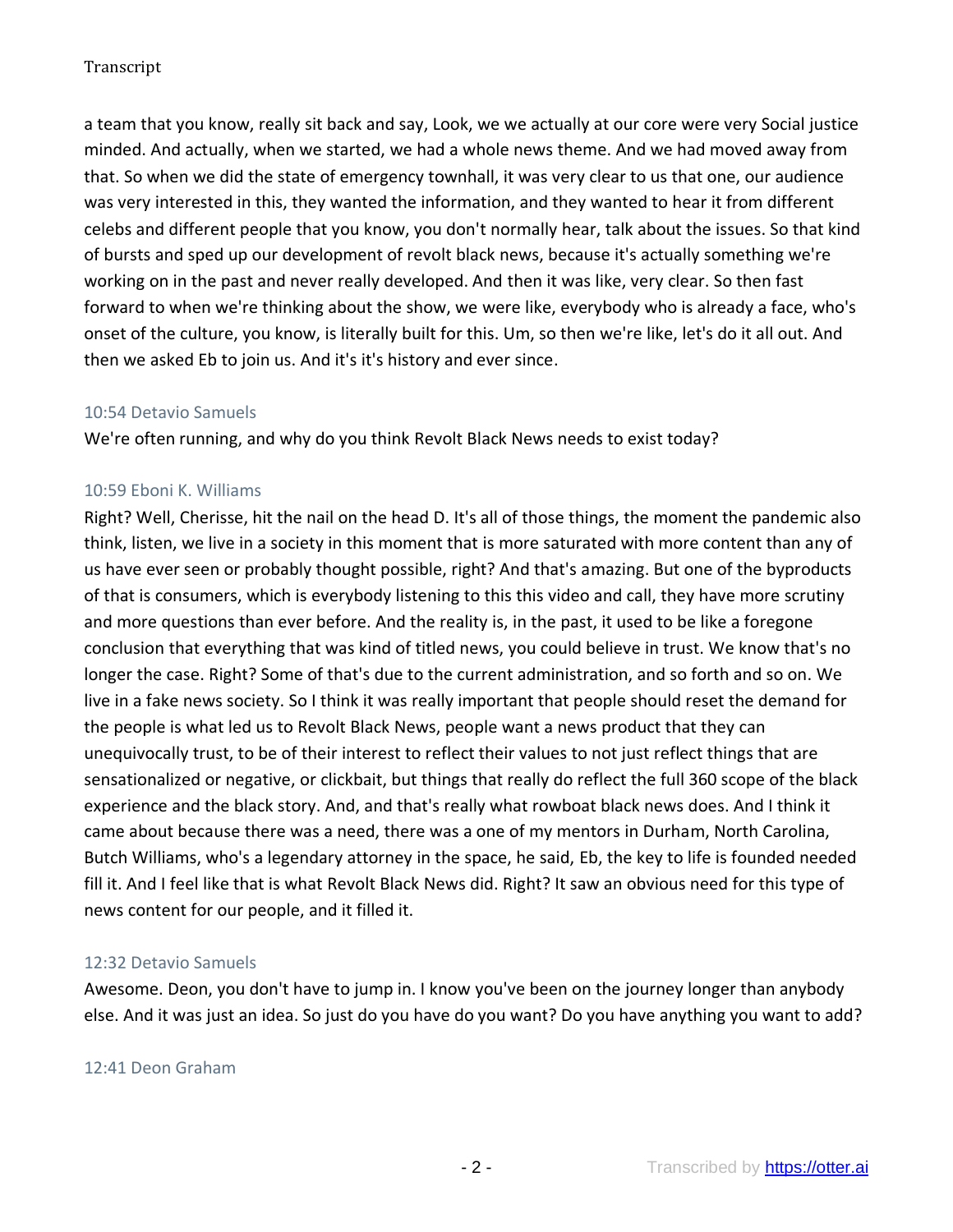Yeah, I mean, I would say just that this was an idea we had for years. And I guess the idea was so big and puffs had that it always everything had to like be perfect for it to come about. And then COVID hit. And we did the state of emergency. And I remember telling him I was like this, this is the story like we can create this news platform right now. Like, while everybody's watching. It doesn't have to be perfect. Everybody's on Zoom, everybody's at home. And I think I put a battery in his back to kind of allow us the freedom to, to deliver an offering that that wasn't necessarily all buttoned up and polished, but deliver the news right from from our perspective, and it wasn't so much about production, it was more about what we were getting across and how.

# 13:26 Detavio

Yeah, so what you guys hear in that is that this is an idea. And it's an idea that didn't just happen yesterday. It's an idea that's been incubated for quite some time. But there's also this thing about what this moment created. It's also something about the need, the void as Eboni said the opportunity that this moment created, that made the folks here feel like it was our time to go. So Deon, you said a little bit on this, and I'm not calling you it just referencing you. I think he said something a little bit about our perspective. And so what I want you guys now and again, jump in with whoever wants to go first. Um, talk to me about like, how you would describe our journalistic lens. Talk to me about how you guys see our strategy in terms of how we are choosing to cover social justice and the handful of other topics that Revolt Black News is tackling.

### 14:16 Deon

I'll jump in because you kind of called on me. I mean, the black perspective, that's, that's, that's that's what it is. There's no There's no channel that I can turn on that speaking to me caring about me caring about my issues, maybe delivering in the way that I can understand. So that's what I always tried to push us for and I know Eboni and Cherisse. They do they do a great job of getting that across like sometimes you may need to hear of a very important topic from a rapper and then you connect and you're like, oh, maybe I should research. Maybe you need to hear from a black doctor. Just so you can have that that sort of like feeling of okay, he's speaking to me, he understands me. So that's what I always like this. This is from our perspective, the black perspective.

### 15:01 Detavio

Yeah, very much rooted in the black perspective. And the way you know, some of the ways that we kind of talked about is when you look at the news right now, it's very politically based left and right, right. But what if you want to care? What if you care about your ethnicity? What if you're in a moment where you care about your people? Can you see people who look like you on the news, talking about things that are important to you? And so we try to feel that as much as possible. Eboni, Cherisse, anything else you guys want to add about our lens and our approach to black news?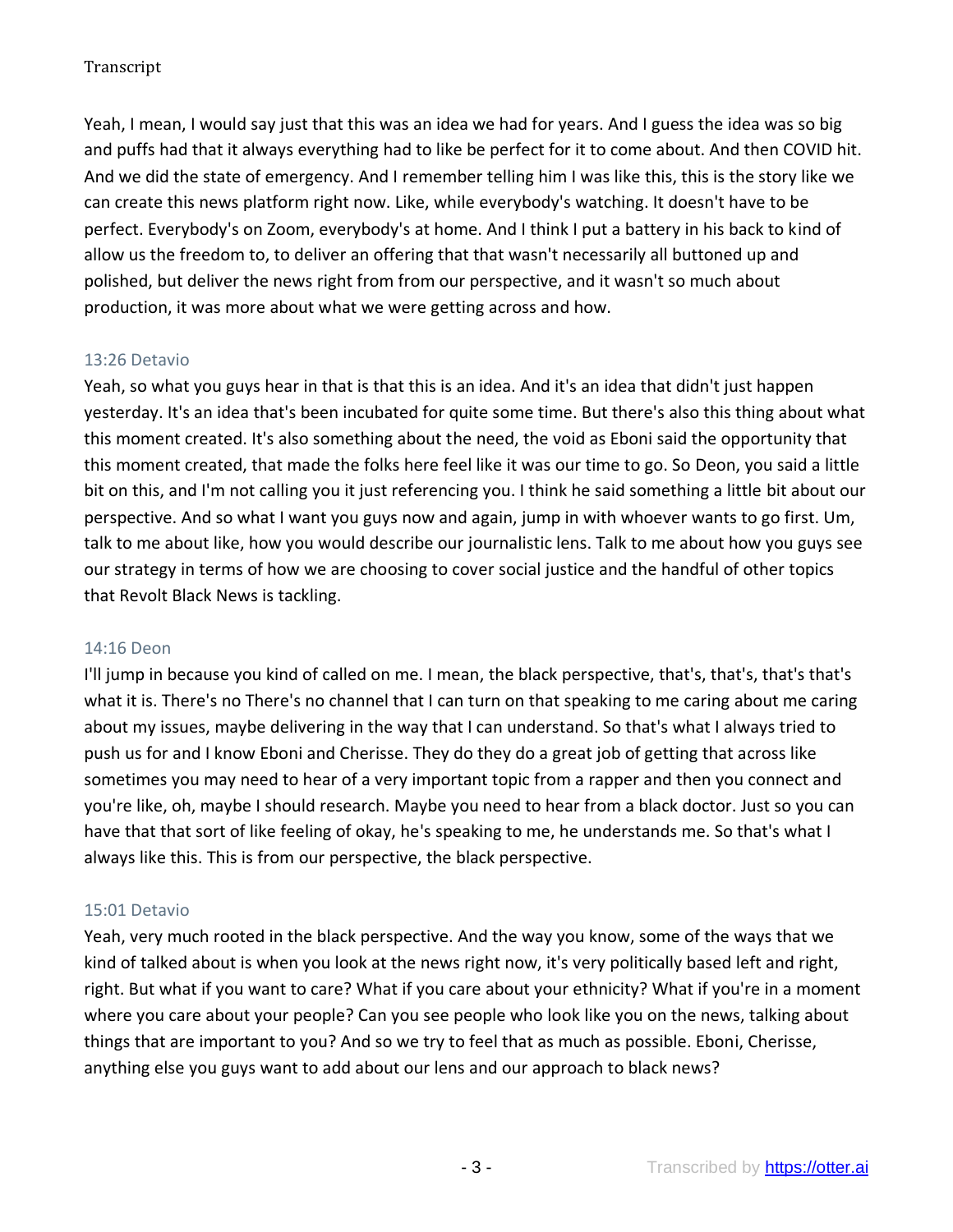# 15:30 Eboni

I want to add this part, Detavio. Oh, that's exactly right. When we talk first and foremost, about a black perspective, Dion spot on with that, but a very overused. A very overused mantra these days is, you know, the black population is not a monolith. It's overused, but it's very true. And we take that very seriously here at revolt, right. And so even when we speak about the black perspective, we try to show as much fullness. So what that perspective entails and encompasses as we can, for instance, when we start talking about defunding the police or other crimes from BLM, and things of this nature, yes, of course, we have our on the ground activists that are associated with Black Lives Matter for sure. We also have black law enforcement in our conversation, we repeatedly reach out and we have those conversations that include officers and sergeants and other leaders in law enforcement, they look like we do, because that's important to have to the table. Likewise, when we talk about what's going on in the housing crisis in the midst of COVID, we want to show a full political spectrum. So we have people that show up in progressive posture, Democrat leaning left leaning posture, we have black conservatives on our on our platform so that we can hear what that viewpoint looks like to So again, just really trying to lean into the fullness and a 360 degree perspective of black perspective and black experience.

# 16:47 Detavio

That's exactly right. So it's black news, from a black perspective, from a black perspective, with voices that span the black spectrum, right. So everybody can come at it from different angles, we're not trying to push one agenda, we're trying to get to solutions. And the best way to get to solutions is to hear people who attack things from different perspectives. Cherisse, anything you want to add or no?

# 17:09 Cherisse

No, that's exactly right. And I think just touching more on the solutions, um, you know, especially in your traditional sense, when you watch other news on different outlets, it's normally just the reporting, right? It's giving you the facts, and then there's no opinion on it, or there's no kind of next steps. What Eboni and I work towards every week is like making sure that we're not only giving you the facts, and we're not only giving you the differing perspectives, but you walk away knowing okay, this is the problem I'm in and these are some steps that I can take to either help myself get out of this situation or learn more on how to progress, you know what I mean? And that's what we definitely land on which each week each episode as the week's go on his way to take the information and make a better informed decision, or change their outlook or, you know, whatever they're doing.

### 18:05 Detavio

100% Black news from a black perspective, from voices from various perspectives. We also talk about across various topics. So Eboni is now doing things like sports and right we're getting into those things. But that is also very solution oriented, that we don't want to just talk to our people about the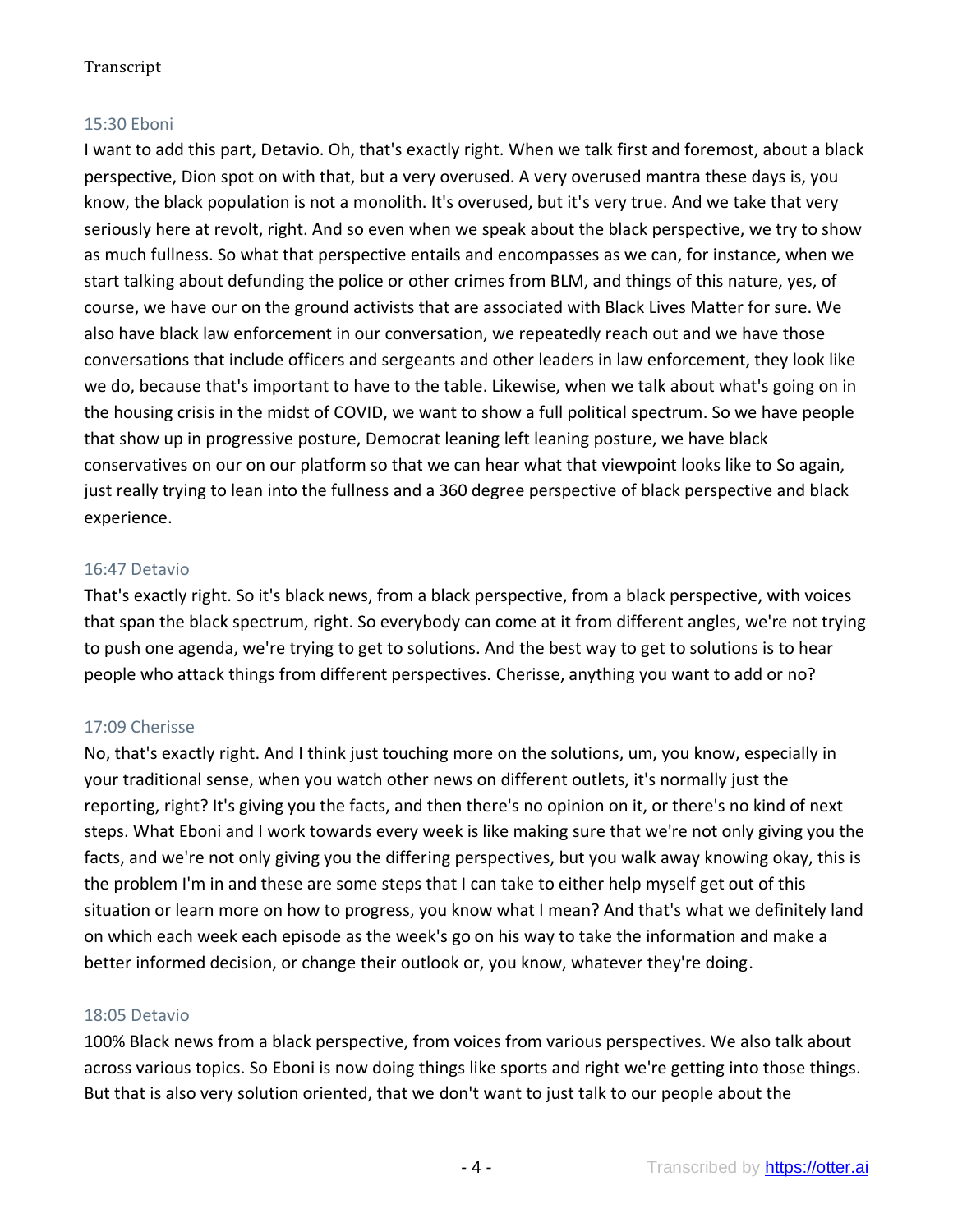problems, but we want to explore solutions, trusting to know that they are gifted and smart and intelligent. And that if you give them the facts and the perspectives, various perspectives and opinions, and very solution oriented, that they can figure it out for themselves. Okay, so let's move on to making an episode of Revolt Black News. So for us, that process starts on Friday. So Cherisse, let me just kick it to you. So what is an average Friday? So for the audience, this we start on Friday, the show airs on Thursday, what happens in that Friday meeting?

### 18:57 Cherisse

Yep, so we have a Friday brainstorm team meeting where everybody comes with different headlines, and different, um, you know, kind of trending news topics, and then we try to decide on a light theme that we can basically land on, that connects these different topics, if you then we, in that workflow, we also identify talent. So we'll go through and we'll say okay, such and such would be good for this. And maybe we can reach out to this person because they might have a perspective on such said topic, etc, etc. We go then hit the weekend where our talent booker is, you know, doing some hard reach out and trying to get those folks. Normally, I don't know if you guys know, but talent booking on a show is very, very hard and should be, you know, higher on some levels than what people think in terms of making or breaking a show. So, normally we get back together as a group on Monday, and Eboni will know where we hear, oh, this person can do it this person that. So then we do another iteration of that brainstorm, where we figure out who's available, who might be, you know, put on the shelf for a later episode. And then we again, look at the topics that are trending and then see if we need to switch the format. We locked format Monday evening, and then we're normally shooting segments Tuesday, Wednesday, and going into post for delivery Thursday.

# 20:33 Detavio

Now, Eboni, so Cherisse talked us through the production schedule. And she talked about that on Friday and Monday, you guys kind of top of talk about what things to cover? How do you make a decision on what to cover? Everybody comes with ideas, everybody has their own thoughts on what they think should be discussed that next Thursday? How do we actually land or decide where we're going to land in turn from from a show from a from a show perspective?

# 20:59 Eboni

Well, what's really great is Detavio, we really, I think, develop our show and land on those spots by consensus. Right? So what's inevitable, as Cherisse was describing is, you know, there's going to be things that you just repeatedly seeing, throughout a news week, a news cycle, where it's like, okay, we're seeing consistent overtures about addressing mental health in the black community, or we're seeing consistent overtures about talking about policing in the black community or what have you. And so what's, what's interesting is on these brainstorming calls, we might have different angles. But the consensus starts to become very clear, right? What feels important to most of our team starts to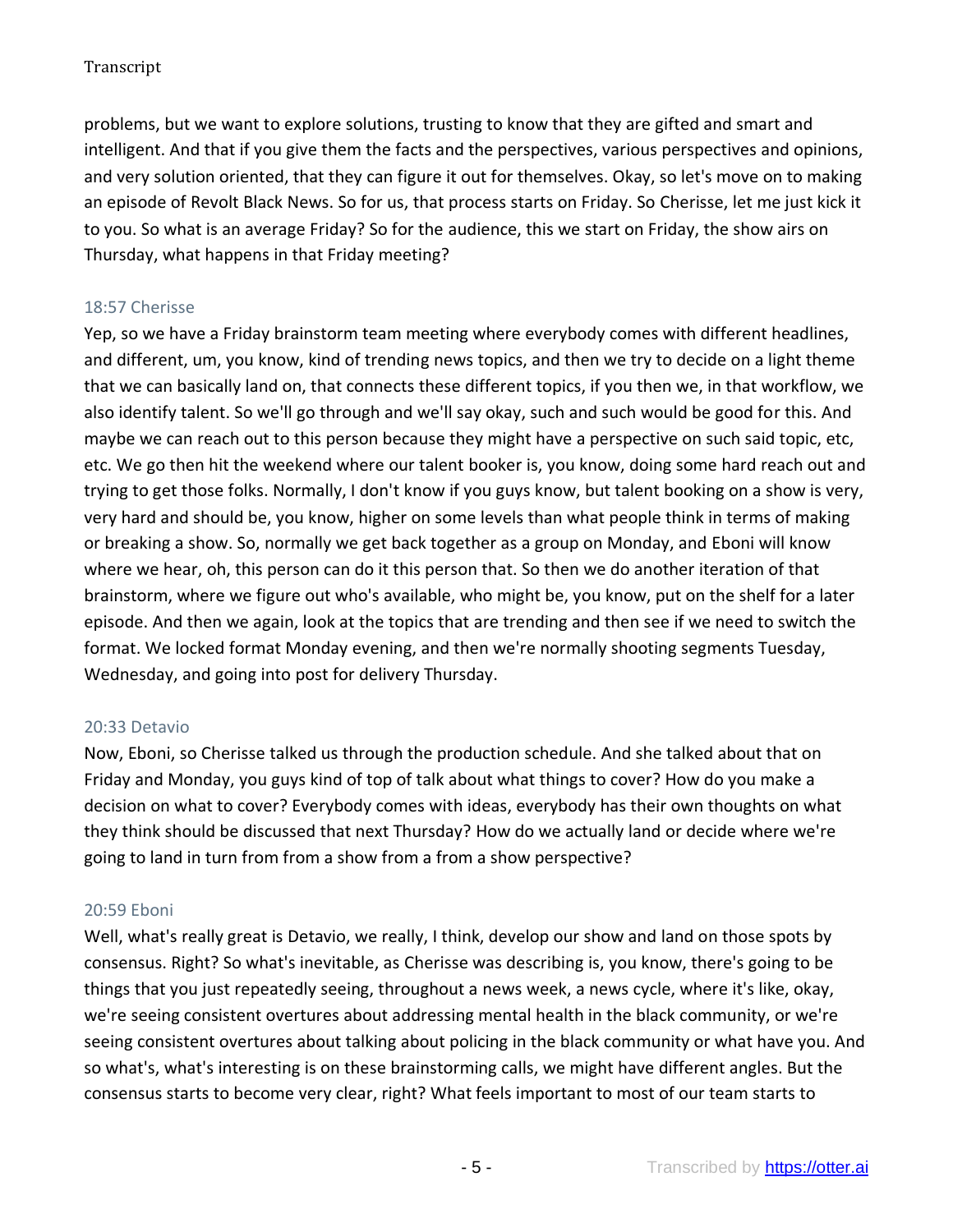overlap. And where we see that overlap is kind of where we land. And then as you said, D, we're starting to add more segments. So we're doing black excellence and entertainment. And that's great, right? Because then everybody can kind of contribute different verticals, different things. We have a great what we like everybody else. What's life without a good group chat, we have a great group chat. And in there, you know, it's popping all day, all night, all day, every day. And people are constantly able to ping each other with Oh, Yo, did you see this headline? Did you see this update? What do you think about this? Oh, this is wild. And that's really where a lot of our headlines and a lot of our our consistencies come from, you know, it's kind of to use a football analogy, we really do kind of play certain positions by committee. And I think that really adds to the texture and the variety. And like you said, the scope of the show, I really enjoyed that collaborative way that we put the show together. It's not just although I am one of the executive producers on the show, by no means are we just watching an hour worth of whatever he likes. It's very much a collaborative effort.

### 22:35 Detavio

So six days where the production starts with Friday, where there's a brainstorm, get you through to Monday, by Monday evening, you finally figure out what the story is you want and the talent you have access to who you're recording on Tuesday, Wednesday, make that show aired Thursday night, start back over on Friday. It's a lot going on, right? And it's a lot going on in CO and in the world with COVID, and BLM. So my next question to you guys is how does the team maintain focus and clarity? How do you guys keep your eyes on whatever your Northstar is? How does that happen? Is the group checking each other holding each other accountable? Is it something that you're looking at every day saying, look, we got to make sure we remember that it's black news and black perspective, like how do you guys maintain focus and clarity?

# 23:24 Cherisse

I think it's a little bit of both of what you said they Detavio, as a group like Eboni said, we have a really great communication stream where, you know, down to the APs to the writer to the producers, to editors, you know, they all have voice. They're all checking in, they're all sharing stuff. They're all sharing notes on. So as an episode airs on Thursday, we all share notes with each other as a group, to say, you know, this could have been better, maybe we could have, you know, switched the segment a little bit this way or changed your graphic here. So I think all those processes in place really helped us to keep evolving every week. And like you said, you know, making sure that we're sticking to our Northstar. And Deon actually helps me with this. But we also read the comments like I don't want to kick it to him. Yeah, like that. That's big for us, because it allows us to see feedback from our very audience, you know what I mean? We don't need to necessarily agree with everything, people saying, you know, the Internet can be shifty, but that does help us as well, you know, to see what folks like what they didn't like, and you know, what changes they suggest, as well.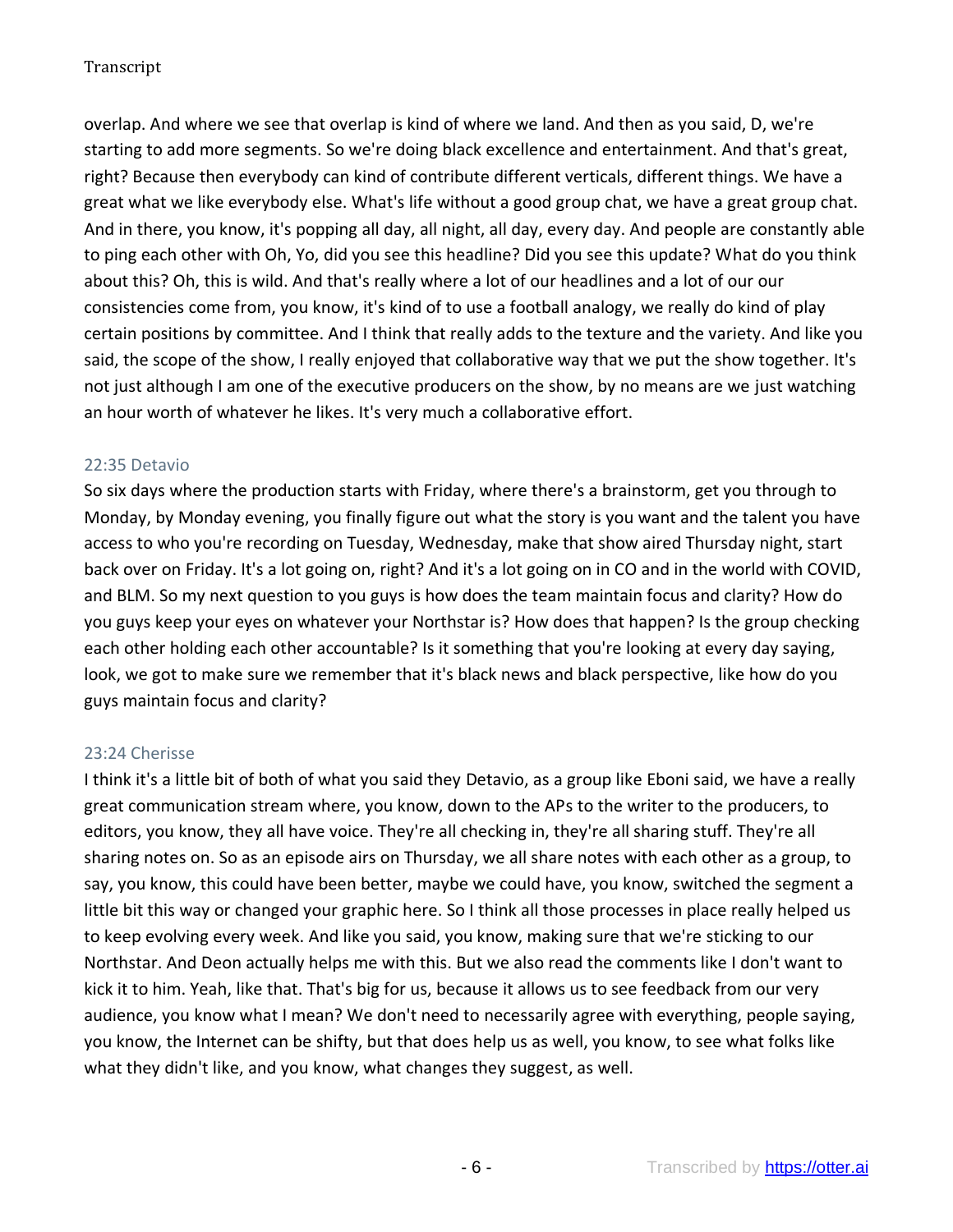## 24:36 Deon

Yeah, I think I think another Northstar to just besides like comments, and any front facing metrics is just the idea that this is necessary. And we know how important the work is that we're doing. So maybe like other shows would be judged on like, immediate, like sponsorship dollars or, you know, how many views it gets. I try not to look at that, like, you know, obviously you need that to keep the The operation going but but this is bigger than what what just happens to tomorrow? I mean, this is us making a collective effort to change. Change the world basically. Right? That's my North Star. And I know that's the group's is that if this thing were to get as big as we all dreamed making it could be it would be world changing, you know life changing for a lot of people that have a platform like this across whatever network.

# 25:28 Eboni

That's true. And I like that a lot do and I think the collective Northstar for every single person that touches Revolt Black News is is just that it is the empowerment and just the overall betterment of life for black people, period full stop into story, right? So it doesn't matter if it's a sports segment and entertainment segment, social justice segment. Political segment is always with that through line through line is how does this work to advance life for our people. And and we take it very seriously, I'm proud to say right, like, it's, it's it's a, it's a product, but it has resources. You know, I'm so proud to say that a lot of our segments in the comment section, or rather, the description will be posted digitally, we literally have places you can donate to, to bail bonds associations, to get people that are protesting out of confinement, we literally have resources for domestic violence resources for different things that are affecting our community. And we take that very seriously. And then I just want to add that I just think we do a very, very good job of keeping consistent around that like Deon said, you know, we as long as we know that we're providing the information, I think I want to say that was a mandate from Mr. Combs early in the process is that we really have to give our people the facts they need to go about their day to day. And like the most recent episode that we just aired this week, or last week, rather, on Thursday, in a word, it was informative, right. And I think that becomes a mandate personally, for me to make sure that every week it's that and the final thing I'll say is you said it early on, we're not really necessarily chasing perfection. I think that you know, Cherisse and myself and the team, we are very committed to every single week it looking better and better and better and better. So we have these post mortems to deconstruct what worked great, what didn't work as well as we like, and where can we have those opportunities to improvement? I don't know when my broadcast career, every good product always started with feedback around the previous week's episode. And we do that every week with Revolt Black News.

#### 27:35 Detavio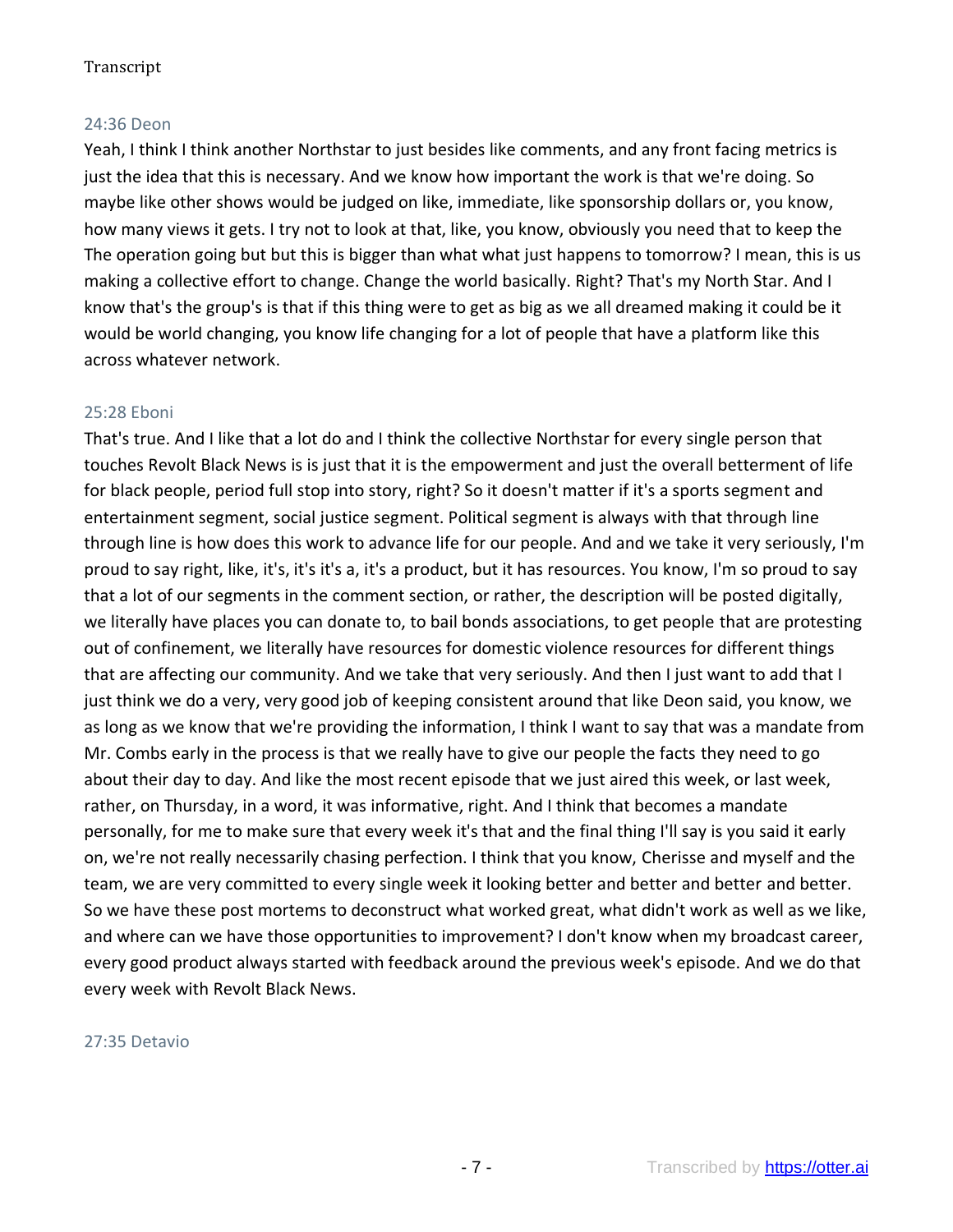Okay, I have like 10 questions after listening to you guys talk in addition to the questions I have over here, but let me when do I want to go? Let me ask you this, I'll start with you everything because you kept talking about news for our people? Is Black news only for black people?

# 27:53 Eboni

No short answer. No, no, it's really not. So I'll give you a great example of this, Detavio. Um, it is made first and foremost for our people. But it is not only for our people in the same way that as we are talking about conversations that deal with COVID impacting black people from housing to economics to health disparities, right? How valuable is that to physicians, for instance, are people that work in social spaces are educators that are educating black students, so everybody touches the black community in some some faction. So oh, a great episode I was proud of we talked, you can tell I get all excited. We talked to we did an episode called White Collar Bullshit. And he talked about the systematic racism that goes on in the workplace. And someone I'm very close to who happens to be of Jewish descent was like, Yo, that was so wonderful for me to see he sat there captivated the full time of the episode, because when he reentered his workplace, the next day, he was able to bring a plethora of new information, new perspective and new understanding that actually made him better at his job as a white man interfacing with, of course, a black workforce or people that are inclusive of our people. So that's just a really good example, Detavio, of where black news may be by us for us, but it is hugely beneficial for people outside of the black community, as well.

#### 29:20 Detavio

Yeah, and I'm going to keep going because we have so many questions, but I do just want to say like the vision is 100% that black news is global. Right? And it's not just because we think that there are black and brown people all across the world is that we think the information and the conversation can be useful for all so I will ask as many of you guys want to speak to this one as you can when I've heard is like we're committed to getting better every week. Like there's this notion of it being an iterative process. Who's happy with Revolt Black News the way it is, right now?

### 29:50 Deon

I mean, I'm not directed at me.

# 29:55 Detavio

No, no, no, no, no, no, it's to show them that like, know that they This is a journey, right?

#### 30:00 Deon

Yeah. I think I mean, I mean, speaking to young students and whatnot, I mean, that's, that's exactly what you have to approach everything with is the journey. I call it the marathon approach, you know,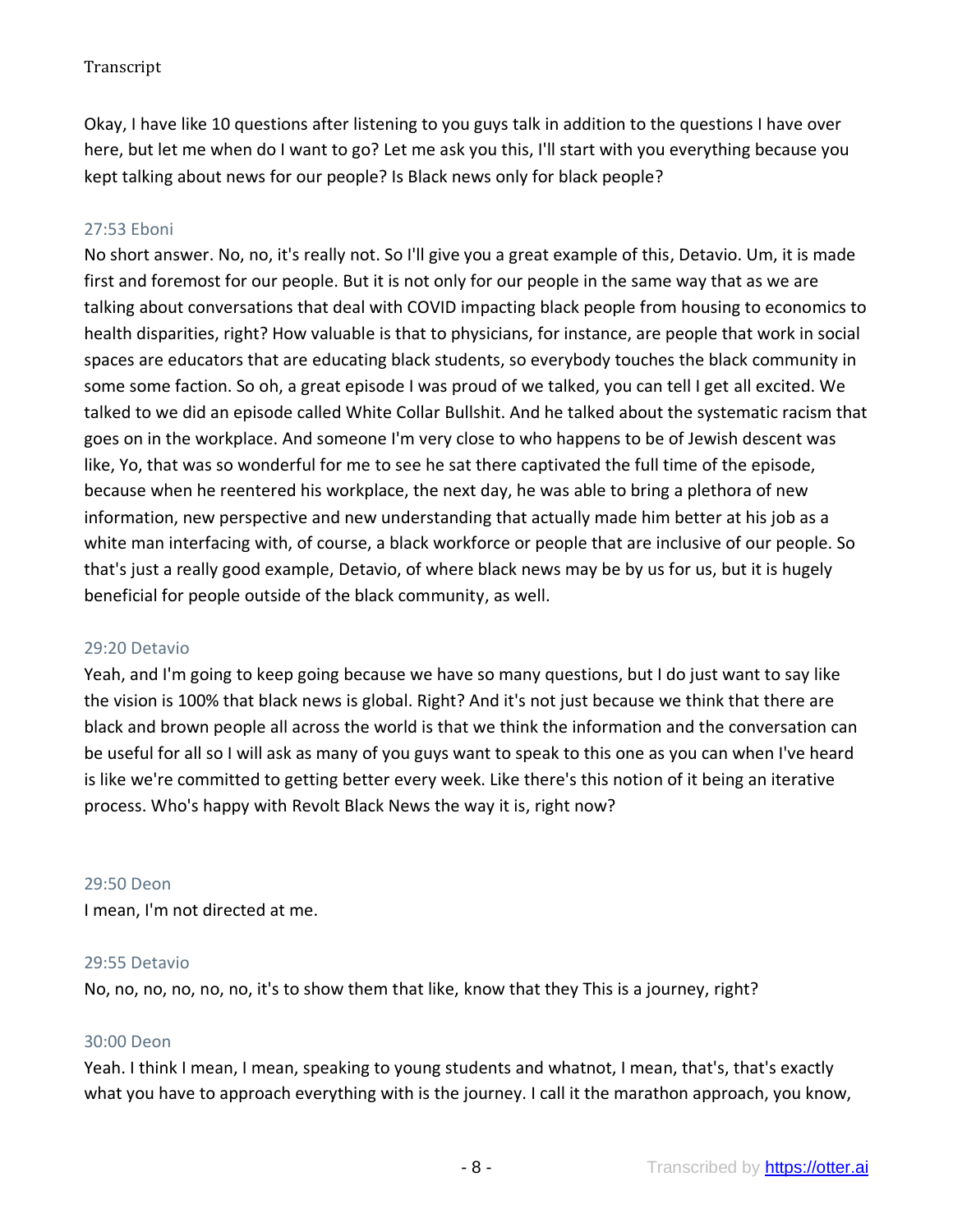from the late great Nipsey Hussle. He, like, woke me up to, to being committed to the process, right. And that's just what this is, like, once you remove and accept that it this is about the process. That's what you get, like what happened yesterday. So talking about the week over week building of the muscle, perfecting the system getting better, and you hold yourself to that, you know, you can, you can have the hard conversations with your team, you can look back and be like, You know what, we messed up there. But guess what, we're all committed to making it better the next week, so we just keep building from there. Now, if we look back a year from now, and the episodes that looks like this, I won't be here, so.

### 30:59 Detavio

And that's anybody else, Cherisse, Deon, in addition?

# 31:01 Cherisse

Yeah, that's a that's a good rule of thumb. And just in terms of like, how you approach your content and just production? You know, I don't think anyone in production thinks that they can even like the Game of Thrones creator, right? They're never gonna say, Oh, this is perfect every time, you know, and, and that's just the reality of production, right? Stuff happens, especially in COVID. We're all prepped, and somebody just happens to join Zoom driving, right? Like, what, okay, you know, so there's like production works, there's issues, so it's never gonna be perfect every time. But you have to be okay with the process. And know that little, you know, workflow or like processes that you put in place helps you every next time you do a new episode, you know what I mean? So, I think..

### 31:53 Deon

I got like a funny story talking, talking to Puff about that, and I was like, You don't you don't spend the same amount of time on the album cover that you do on the album. And he like, took a long pause, and he was like, says who?

### 32:06 Detavio

That have worked for anybody, but Puff.

### 32:11 Eboni

Right, exactly, no, yeah, just to wrap up, um, it's so much about attitude, you know, and the way that, you know, we can have a week where, you know, our hearts are low heavy, like Cherisse said, you know, a couple things might go wrong with production, so might get delivered late, just, it's like everything that could go wrong goes wrong. But what's important is, it's not to sit in that to acknowledge it, to recognize where everybody could have stepped up and done better. And then somebody told me early in my career, you're only as good as the last shift the air, okay. And so therefore, the opportunities in front of you, every single week to demonstrate your value, and that's a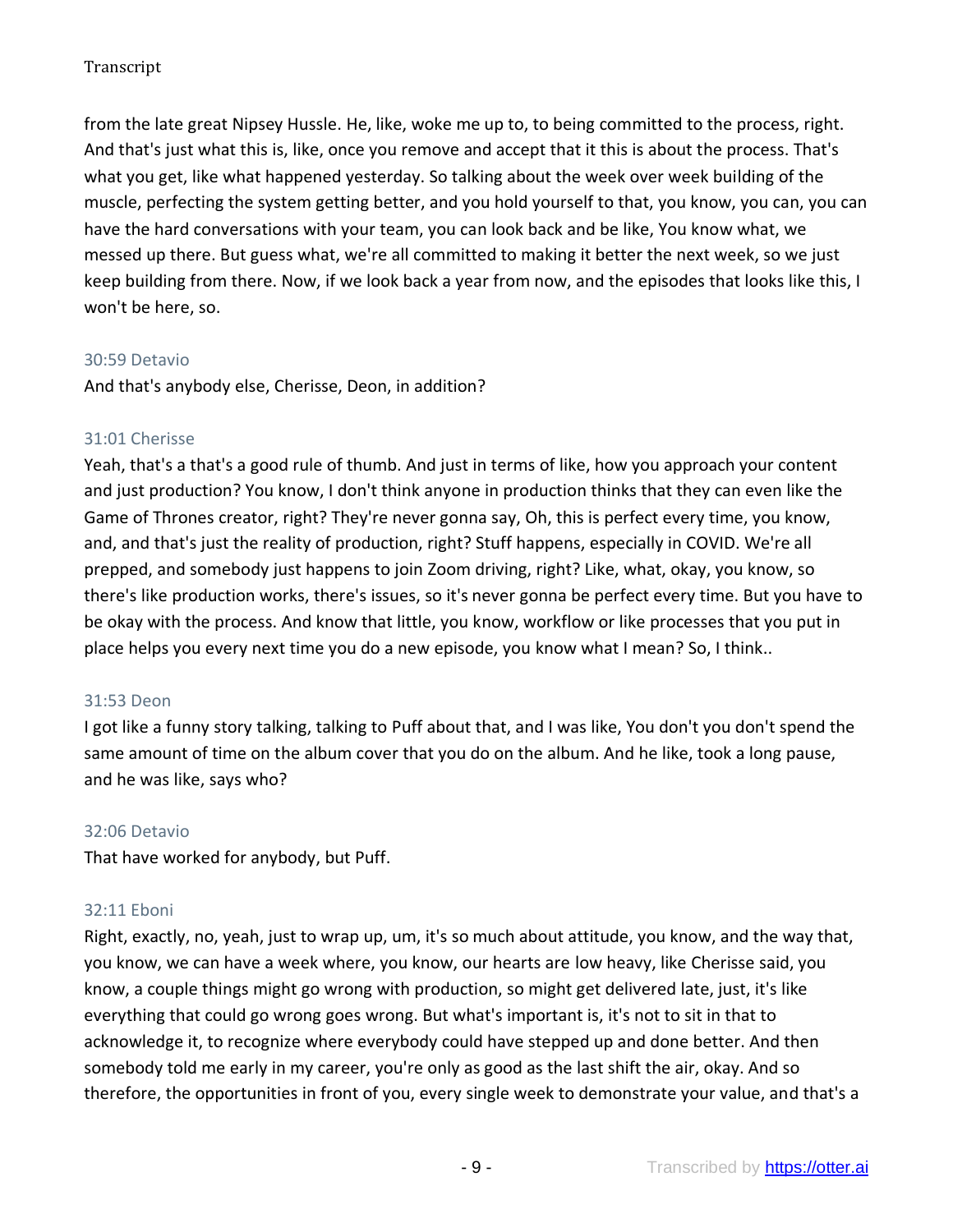really positive thing. So I would say that to all young content creators, never let the quest of perfection get in the way of your progress. Also, Never believe your own hype. You know, we've had some episodes that are like, Oh, shit, we cook or we grease, here we go. Um, and then, you know, there's still some kinks, right? So it's just really checking your attitude and making sure that we keep that same Northstar. We stay collaborative, we each stay independently accountable. One thing I really liked about our team, every Revolt Black News, we don't do blame games, you know what I mean? When when, you know, when the ball drops, it drops for us all, you know, and and then we and likewise, we can all help lift that ball back up and make it in a better version of itself the following week.

# 33:35 Detavio

Very good. Thank you. Yeah, you know, there's that quote that, um, you don't have to be great to start, but you have to start to be great. That's like what you see in this team as a team who envisions greatness you see a team who believe this show is destined for greatness, you see a team who visions this thing can be global and on any stage, but also recognizes that in order to get there, you got to start and you got to go through the process. And failure is only failure once you when you decide to quit in this in this instance, right. And so as long as we are learning as long as we are iterating as long as we're able to hold each other accountable, I think there's a confidence in the team that we can get better every single week we do this okay, a little bit lighter of a subject. Alright, let's go into some fun stuff. They just want to know who chooses what rappers get booked on the show? How does how does casting work? How do you guys decide that you don't put a rap on the screen or a doctor on the screen? Talk to me a little bit just about how we book talent.

### 34:32 Cherisse

Eboni, of course, you'd say to me, I'm normally Oh, just for lack of a better term. I'm always the one trying to put a rapper in. Yeah. Mainly because, you know, my background is like music production previously came from BT. So like my whole world 100% used to be just rappers. So trying to change that, but no, I think you know, it's just having that knowledge. Um, a lot of folks, especially in hip hop, have knowledge on a lot of the topics we're talking about. And no one ever asked them for their perspective. Like, it's just crazy to me. So we could be the place that gives Big Sean the platform to talk about his alkaline diet and why he's so stuck on that, because he doesn't want to get sick. You know, like, there's like, so many different angles that still connect to some of the main conversations we're having. So I always like to, like, throw that person in if we can, if it makes sense. But we're just not randomly putting in folks, they normally have a wealth of knowledge about what they're talking about, or have experienced that, you know, lends itself to the conversation.

### 35:49 Eboni

Go ahead, dude.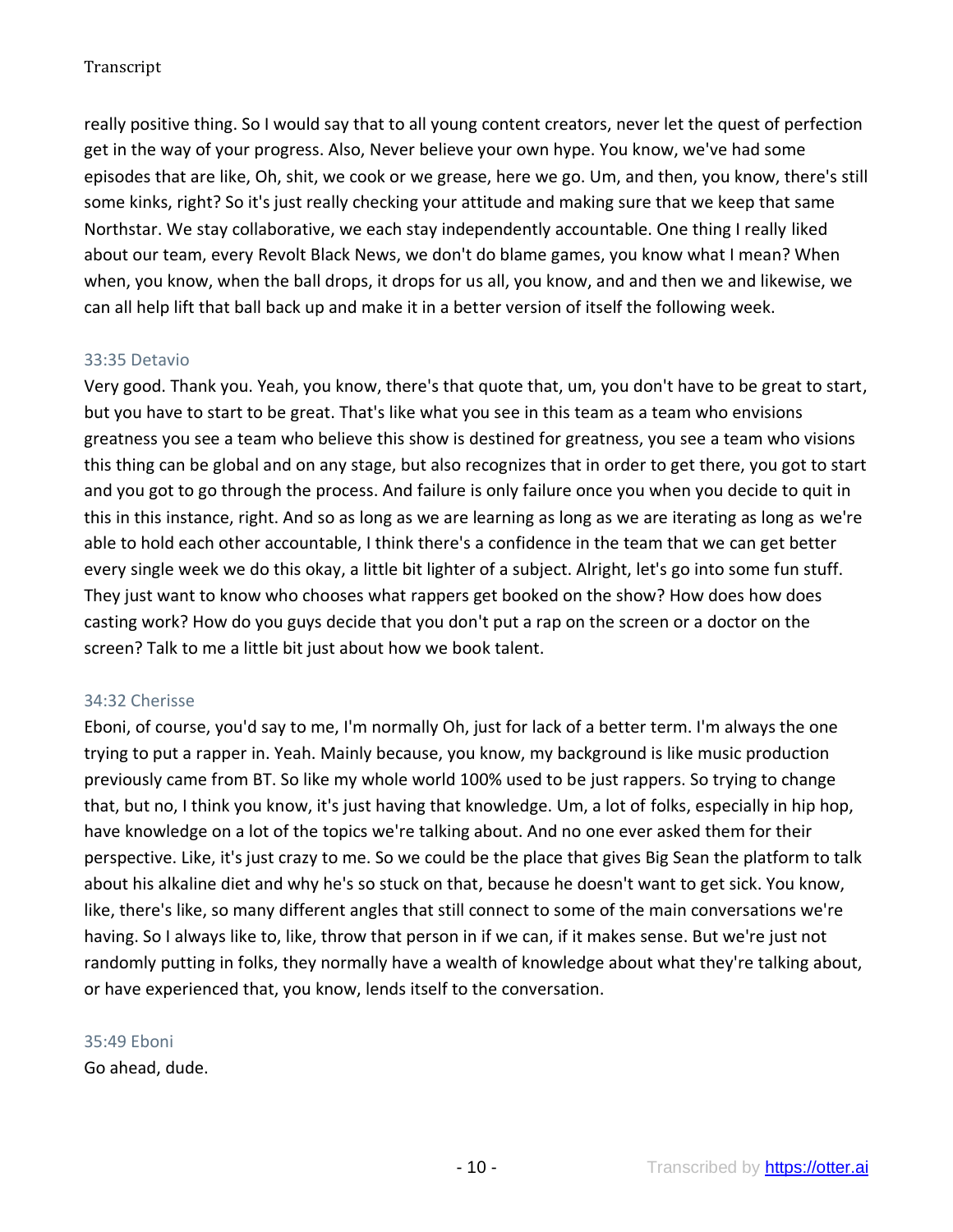# 35:50 Deon

All the information is digested, you know, like, I mean, that's a part of it, too. Like some sometimes you have to hear from people that you look up to admire through music, or whatever it is for you to understand it. So I think we always have to have that touch. Like, we have to have the rapper, the young actor, whatever, that this is what it is.

### 36:13 Detavio

Yeah, um, let me close on this one my 30 seconds on this is that, as it relates to talent, one of the tenants of black news is that there are lots of highly qualified, highly skilled, highly intelligent black experts who don't get a shot on CNN, and don't get a shot on MSNBC. And don't get a shot on BBC and whether they're doctors or rappers, we see black news as a place to highlight them and love on them. Right. I when when I saw Professor Mann step in the room, I'm like, Hey, brother, we got to get you on news, right? Like, that's our job. He is an incredible expert who's done a ton for the community. And I know he's already been on TV. So we won't be the first but just saying that we see it as our job to promote these, this kind of black expertise. Eb, anything you want to say to close down on that one?

### 37:03 Eboni

No, you actually made the perfect point I was gonna piggyback off of me kind of coming from the more traditional news world. I love that revolt. And Cherisse in particular, pushes me even right to constantly apply that cultural lens to traditional news segments and news blocks, right, so that we might be talking about a very conventional news topic. But when you apply that extra lens, whether it's a hip hop lens, or a broader sports lens, or broader cultural lens, it just enriches the content and enriches the dialogue. And more importantly, to me, it makes us entirely unique in the space. And that's one of the things like, I've been a trial attorney, I've been an author, I've worked in politics, I've done a lot of shit in my 36 years of life, but one of my personal mandates, and I encourage every young person on this call to kind of sit with this, how are you uniquely qualified to do what you do? Right. And that's something that I take with me every vertical that I touch. And what I love about what I do with black news every week, is we get to talk about an issue. It might listen, CNN might be talking about health disparities of COVID in the black community, but I guarantee you their conversation will be nothing like the one we're having at Revolt Black News, because of these the lens in which like Cherisse say, like Detavio, saying, like you're saying to do that we we enforce a particular mandate of that intersection of the academic, the political and the cultural.

### 38:35 Detavio

So I'm gonna, I'm gonna let, where Eboni is kind of like this space, where we're thinking about our careers, right, everything he said, I want everybody to just kind of take a step back and think, how are you unique? So let's stay in the career space for a couple of questions. My first question is just high level straight out the gate. What advice do you have for young alums, people who are still at Duke or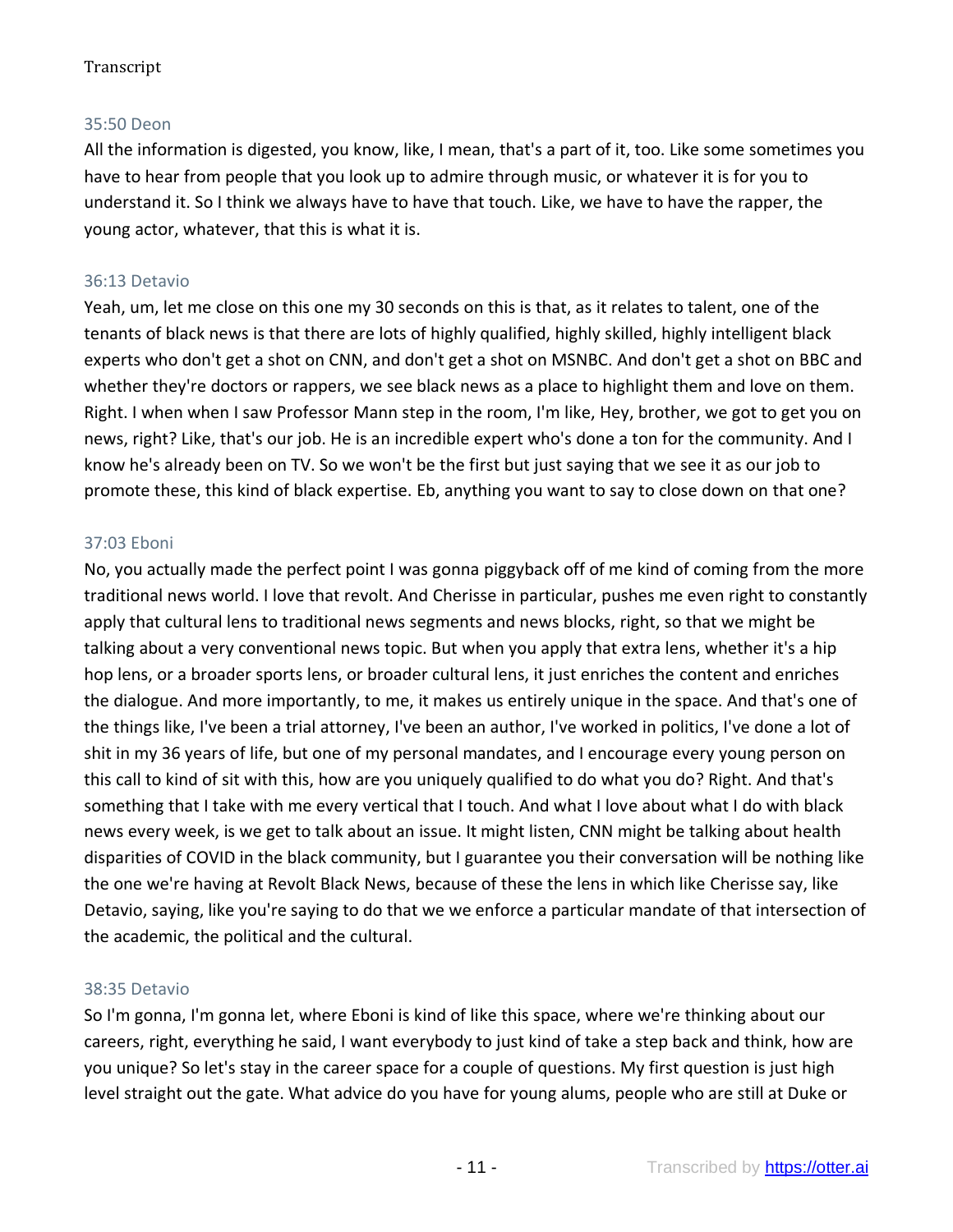trying to get their foot into the door of our industry? What advice do you have on how they can one day sit in the seat that you guys are now in?

### 39:09 Deon

No one's jumping? I think whatever whatever career you're trying to go into, was just to provide value. I don't have the high college education that you guys are pursuing and are going to finish and get a head start. But what I did do is provide value. Whenever I got an opportunity, I made sure that nobody could do the job that I could do, I even took on more than I was supposed to, just to I mean, I was probably overcompensating for not having the degree that I thought I needed. But I realized that you have to have that value. You have to be needed you have to be forced into the conversation so that that's it like if you're if you're going to work at a tech company, come come with your MVP. Come with your app already developed, you know, even if it's if it's not where you want it to be. If you're coming to work at Revolt, when you want to do social media, I want to see your Instagram, what's your stuff looking like? How many views are you getting? If you're a filmmaker, what am I going to look at, I'm going to look at your content and see how you create it. I'm not going to care so much about, you know, the degree for example, I know that's important, but I'm most I'm gonna look at the work and see what you can provide value to me to make my job better.

#### 40:24 Detavio

Yeah, so there's three things I heard in there. There's one note that's about the hustle and just being willing to work. There's another note about value and making sure that you're finding ways to create an add value to the folks who you whose team you want to be on. I always say that I think that the opportunity for Gen Z, specifically, but Gen Z and young Gen Y's, the opportunity for you guys to step into a company and provide value is tremendous. The opportunity for you guys to find a 50 year old executive somewhere and provide value in terms of how they navigate digital and so is tremendous. There's so many opportunities for you guys to add value. And so that's what I hear in the on second piece. And then the third piece that I heard from Deon, is what I call the masterful interest. Don't just show up saying you want to do social media, don't just don't just show up saying you're good at social media, like you need to be able to demonstrate that interest interest or that passion in some way. All right, who else? Anybody else? Cherisse, Eboni, you guys got additions?

### 41:24 Cherisse

I would say, um, for me, I would say one is like, don't box yourself in. Um, honestly, if I had stuck to what I thought I was going to do, you would have two lawyers on this phone because I was entertainment law. But you know, I just while in school, I did my research. And I actually did a legal internship in media. Viacom, and I hated it. And I learned very quickly that it was probably not for me, right. So then I researched other things in the production space. And I just happened to stumble upon production management. And while in college, you know, in my research, I found that there's such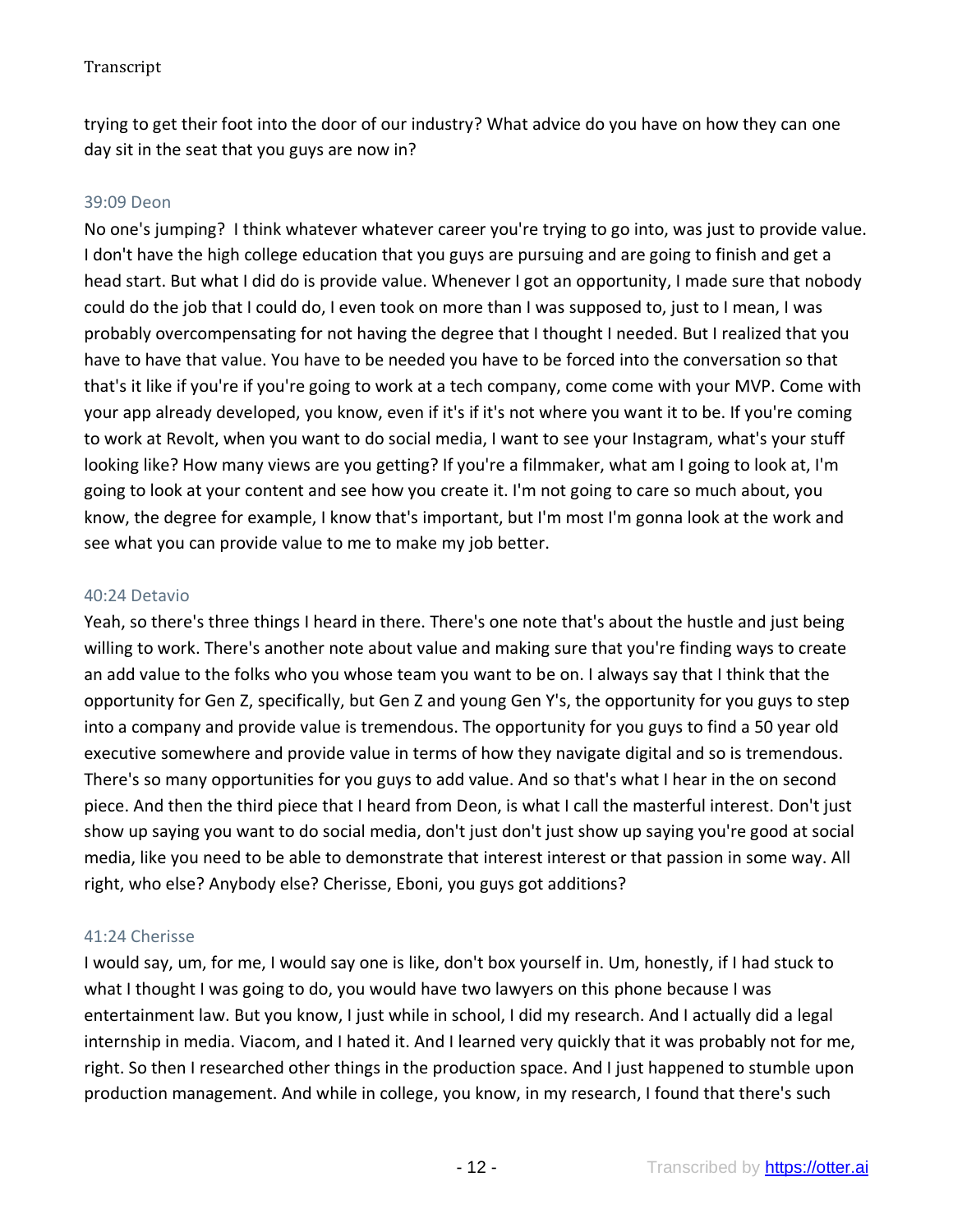such thing as production assistants who get paid \$150 a day on shoots. So literally, I was in school still, and I was paying for America's Most Wanted, again, funny stories about that. ESPN, Desportes, like I was just trying all these different things to see, you know, like what I really liked. And I was like, Nah, I'm good at this production thing. So I should probably continue. And you know, I never looked back. So you know, just don't box yourself in and research. If you really think you're leaning towards something, find out as much as possible about that thing. See, if there's any side gigs, you can start while in school, that's normally a ton of that stuff. And then, you know, really pursue it and work hard.

# 42:47 Detavio

I think that's such a huge thing for me. And this isn't just about media, but I have so many friends who wanted to be lawyers at 14 and committed to a path in law. And we're, you know, how do you when you graduate from law school 26, right, with a whole bunch of guys that just do. Like, I have friends who are now waking up at 38 years, they hate their job, and they hate their life. And so what I hear Cherisse saying, before you jump in with both feet, find the opportunities that you can to put that toe in the water, put one foot in the water to make sure it's something you really want. Once you know it's something you want, then you can apply Deon stuff, right and be about the hustle and be about creating value in those things. Eb, the young 23 year old star, you got anything to add?

# 43:41 Eboni

I just want to put a cherry on top of all that great deliciousness Deon yourself is your research said and that's two things, I want to speak to the power of the pivot. So in the example you just talked about, I was practicing law, about seven, eight years, I enjoyed it, but just felt that it wasn't the most unique thing I could offer with my skill set. Right? And so then it comes to hustle that Deon is talking about I had to just dip you know, when you're trying to make a career pivot, which I want to tell everybody that's that's engaging with this dialogue is totally possible. I don't care what how old you are. I don't care how long you've had the career path you've had, you are always in control of your own destiny. If you're not feeling satisfied or nourished, don't ever be afraid of pivot. It will not be easy. You have to be fully invested in your process. But it is possible. Another thing I want to speak to the other side of what Deon said, you know, I heard this brother talking about how he felt. On some level maybe there was a need to overcompensate because of like a lack of a particular formalized credential. I want to caution you know, my Dukies, my Tar Heels, my Terps my whatever we coming from our fancy name brand schools. It's a wonderful, beautiful blessing thing, right that we get to achieve that level of higher education. But when you are in this particular field, um, don't ever mistake that for doing the work that you have to actually demonstrate. Right. So so just be aware on the front end of this thing, because I think I graduated from Carolina with a lot of folks that no one told them this, Detavio.

You know, they really came out of Carolina thinking, you know, I got my USC degree, or I got my I know, Harvard MBAs. I know, Yale JDs, I know a lot of people that think the credential is going to do a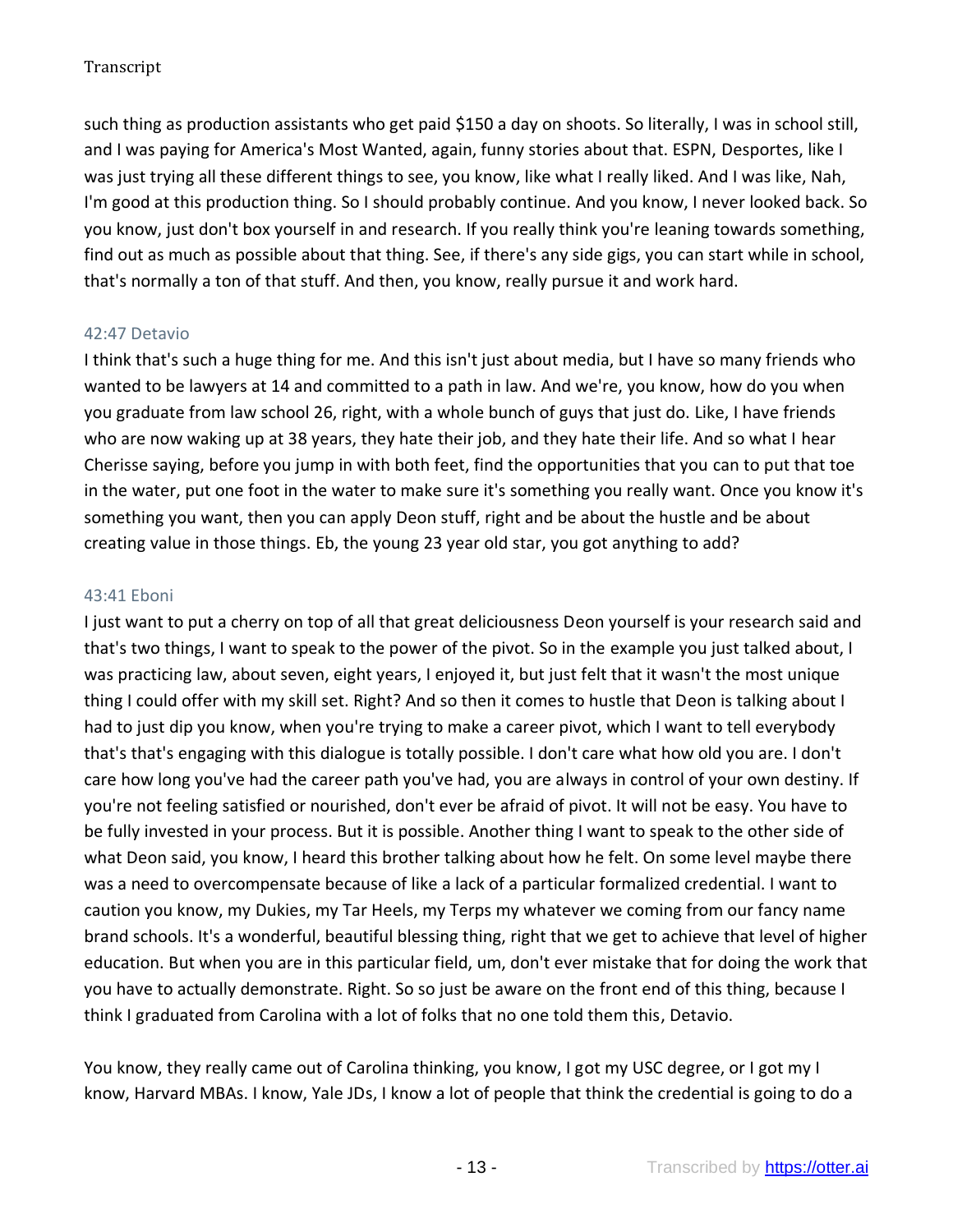lot of work for you. And just know that all the credential does at best, is give you an admission slip to have a conversation. That's really about all it's going to do for you. The rest of it, you really have to demonstrate, and I'm particularly talking to any talent that's interested in being on camera. Oh, baby, nobody gives a damn about your pretty little, you know, Blue Ivy Public Law Degree or whatever. What can you do when the light comes on? Okay, it's a very, really clear ask. And then like you said, um, my battery's dying. Okay. Yeah. So also, last thing on that, you guys have the ability to create content every single day in your hand, it's called your phone. So again, no one's interested in hearing what you'd like to host, they want to see what you're hosting. And you can do it every day. But you can do it on YouTube, you can do it on IG live, you could do it wherever, whenever. And that's going to be the best credential that you can have. So just make sure that you're, you're going to school, you're finishing that I love education, I'm an advocate for it. But just know that that will not. That's not the end of your journey. It's the beginning of your journey and make sure that you put a lot of effort into supplementing the formalized credential. That's all.

### 46:42 Detavio

Absolutely beautiful. Okay, so now I'm going to switch to some of the questions that you guys have submitted just to make sure we get to hear your voice, and that we answered things that are important to you. So I'm going to start with this question. It says for the non-black people in the room, what advice do you have for folks who want to support the movement? So we see the movements important, we see that it's happening? How do we jump in specifically, if you know, we're not a member of the Black community?

### 47:18 Deon

So, I have this, I have this, I have this not debate, but I had to educate. My wife is white. And this has been like a particularly like, hard time on her because it got really. I mean, you know about things, obviously, we grew up, we grew up in a really diverse community. But what I told her is just just just listen, like, that doesn't always have to be like an action. Like, you could just listen, right? Like, everybody's always trying to come up with some sort of solution and like, How can I help? Where do I donate? Whatever, but in my case, it was just just listen, you know, that that's like, some direct feedback in my home, you know, that that helped us.

### 48:01 Detavio

Ladies, either one of you want to jump in?

### 48:03 Eboni

Well, you know, I create, I came up with the curriculum being the nerd that I am, Detavio, um, so to Deon's point, right, the listening the understanding of the true nature of some of the horror, the terror, and the challenge, that is the black American Experience can't be overstated. And it really cannot be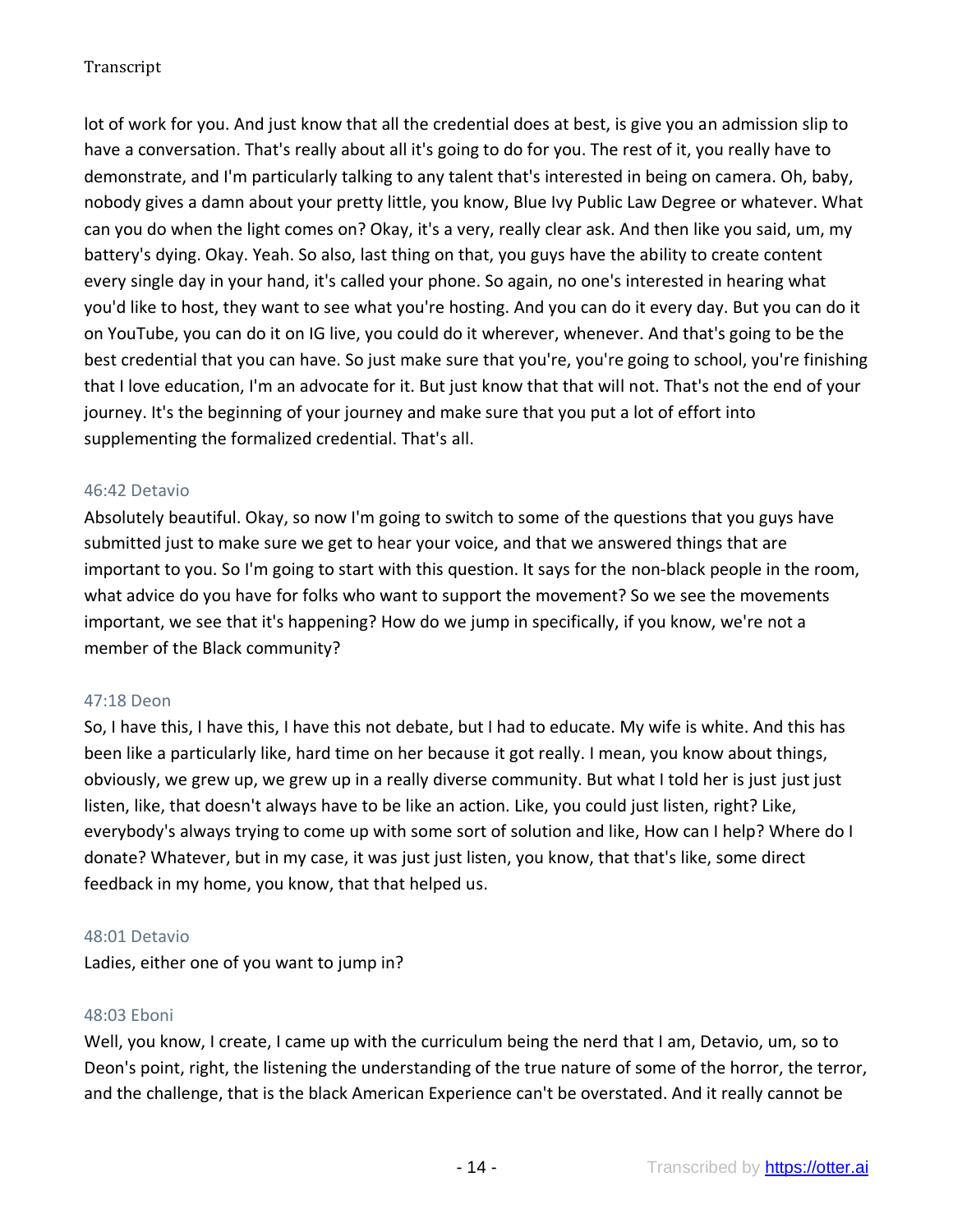over understood. So I literally took pen to paper, and I created something I call White People's Homework. And that applies to any non black, I guess, a very real thing. And I took the IG when the when the movement, so to speak, first started, and I had incredible conversations with white brothers and sisters with Jewish brothers and sisters. I'm actually an American Swiss young leader, I don't even know how to hell, I got involved in that. But I am. So I spoke to that community. And in it, I just made it very simple. It's a couple of articles, it's a couple of free documentaries, you could check out on Amazon Prime and Netflix, that just really go deep into some of the historical context. So that so that you can apply it to what you see happening to black folks right now, in short, black people have and always have since we arrived at this country, and we continue to live in a very subordinated second class existence here. And if we are to ever really be able to eradicate that we absolutely need the cooperation, the collaboration of our non black brothers and sisters, to dismantle a system that we didn't create, right, why black people did not create white supremacy or black subordination. So only our non black counterparts can do the actual dissemination of that. And to Deon's point, the first thing you got to do before you can take it apart, you got to understood stand how it was put together.

### 49:44 Detavio

Yeah, let me maybe if you have the link to that if it's just like a URL answer, okay, so you can send it to me or Amy and maybe we can provide that for folks that we can put it in the chat room. But I think two things that I want to do just to kind of piggyback on that. So if we Start with listening and understanding, which is where deals started. I've been just so amazed, watching our allies find ways to show up, like some really basic stuff, going to protest and handing out water bottles. Like, unfortunately, sometimes like the protests get crazy and people riot, there's graffiti, I've seen allies come back. And they know that that's not a good conversation to move the movement forward. So they're they're painting over graffiti cleaning, but like the mob. And the reason I bring this up is that there's no task that's too small. So get that understanding, do your homework, and then again, start wherever you feel comfortable. I think the other thing is once you get that homework is kind of Evany was talking about, always think that the answer is gonna lie somewhere where you're passionate. The problem with this, this system of systemic racism that we have, is it's everywhere. So if you tell me that you care about health, I can point you in the health direction, if you tell me you care about education, I can point you in the education. If you tell me you care about business, I can point you, it literally permeates our entire system. So Fine. Once you get comfortable once you've done the homework, once you like, you know, you want to take it to the next level, find a space that you're passionate in and run with that if you're passionate about women, getting you know, equal pay at the job, guess what I think the biggest thing that the women's movement could do in terms of equal pay, right, now let's put their arms around black women, because white women are making 80% of what white men are making black women are making 60%. Right, go fight that battle for the 60%. It's even more egregious. And guess what? I highly doubt that you can solve it for the 60% without also solving it for the 80. Right? And so no matter what it is that you do, no matter what it is that you're excited about,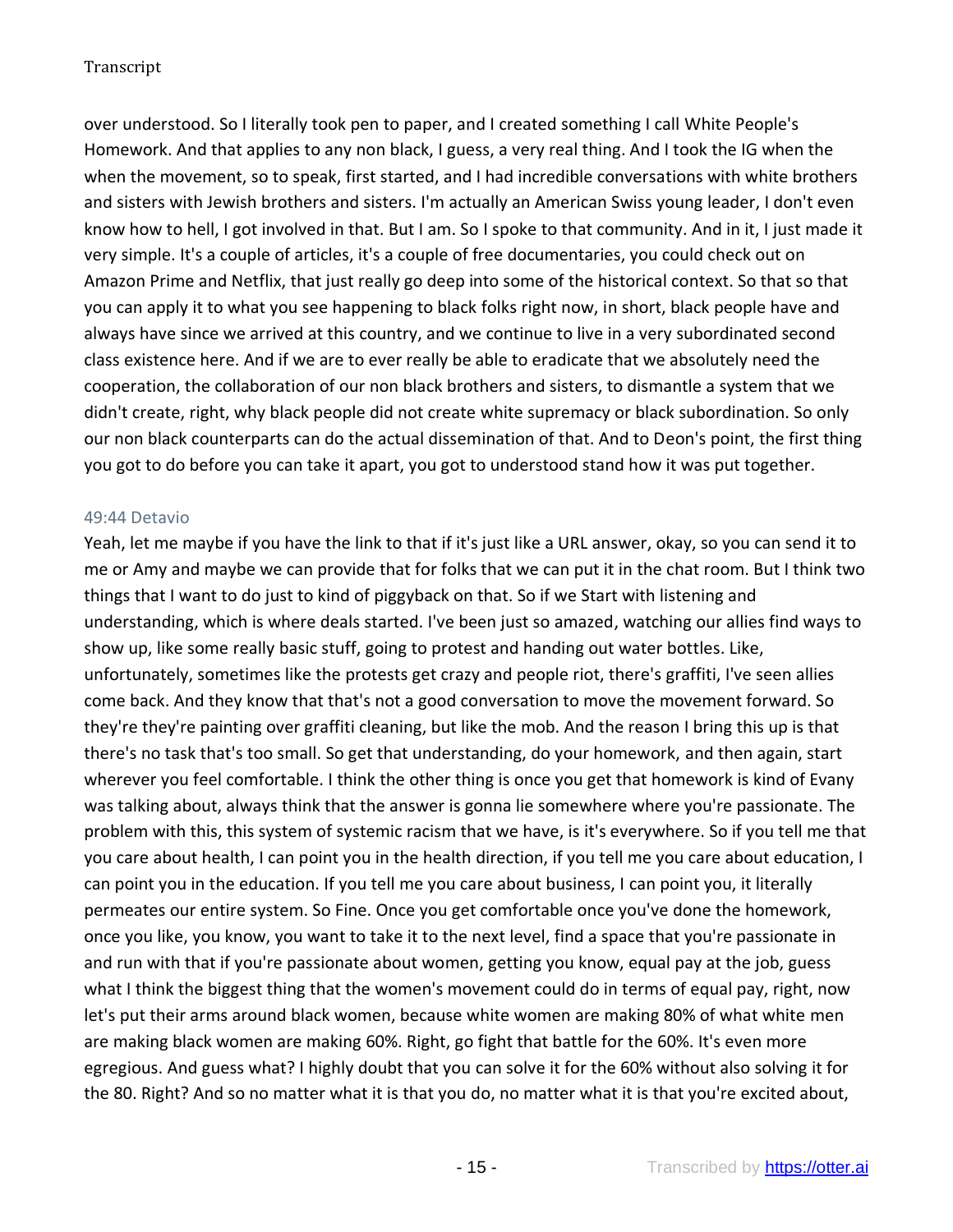there is a black times systemic racism story for you to get involved. So look for those because that's where you'll naturally be passionate.

Okay, maybe one more question with time as a follow up for okay, maybe one more question, which is there was one about race? Okay. His identity black, that so it's not just about race, this is an identity question. His identity, black, Hispanic, Catholic, LGBT, LGBTQ, whatever it is how people choose to identify his identity driving consumption, do you think it will continue to drive consumption with media, especially news? And so let me see if I want to reframe this for the team. So the question is, how important is identity and driving the content that we are creating this notion about it being black times news? Is that relevant only in the new space? Do we think there's a specific opportunity for identity based news? Are there other opportunities outside of the news category? Where does identity play a role in your books? Is that good enough for anybody to start with?

### 52:58 Cherisse

Hmmm, that's a great question. I mean, I definitely think in terms of news, and we've tasked ourselves with taking that on as well, we didn't want to box ourselves in just the traditional or what people think is the traditional black people's problems, right? So we did touch on the LGBTQ struggle, because that is very real for a lot of people in this subcategory, and they are black. You know what I mean, like, so I definitely think identity, even more now is being talked about, as it should have been all along. And I do think in terms of just other content, besides news, you'll start to see that come in more as well. Like, I think it is not fair to us. Black Lives Matter and all black lives matter and then have an episode talking about representation for LGBTQ and then we don't follow that up with having representation of an LGBTQ person in our content or you know, some of the other stuff we're doing so um, that's definitely something we're working on as a network and they Detavio and Eboni knows it's dear to my heart. So you know, we're working on that and everything with Revolt Summit, even with the panelists we choose and, and different things. So I hope I kind of answered it.

### 54:16 Detavio

Yeah. So and the way I'll quickly summarize that one and and see if anybody else wants to jump in is while black for black news, specifically, while Black may be the place that we center, we are often looking for the intersection of things black times LGBTQ, black times being poor black times, right? We're looking for those places to have not just a black conversation, but an intersectional conversation. Okay, anything else from Eboni and Deon, that you guys want to add? You don't have to.

### 54:45 Eboni

I'll concur with that. And listen, I think if I'm internalizing the question appropriately, I think sometimes when we think about identity, fill in the blank identity, content, identity politics, it can get about bad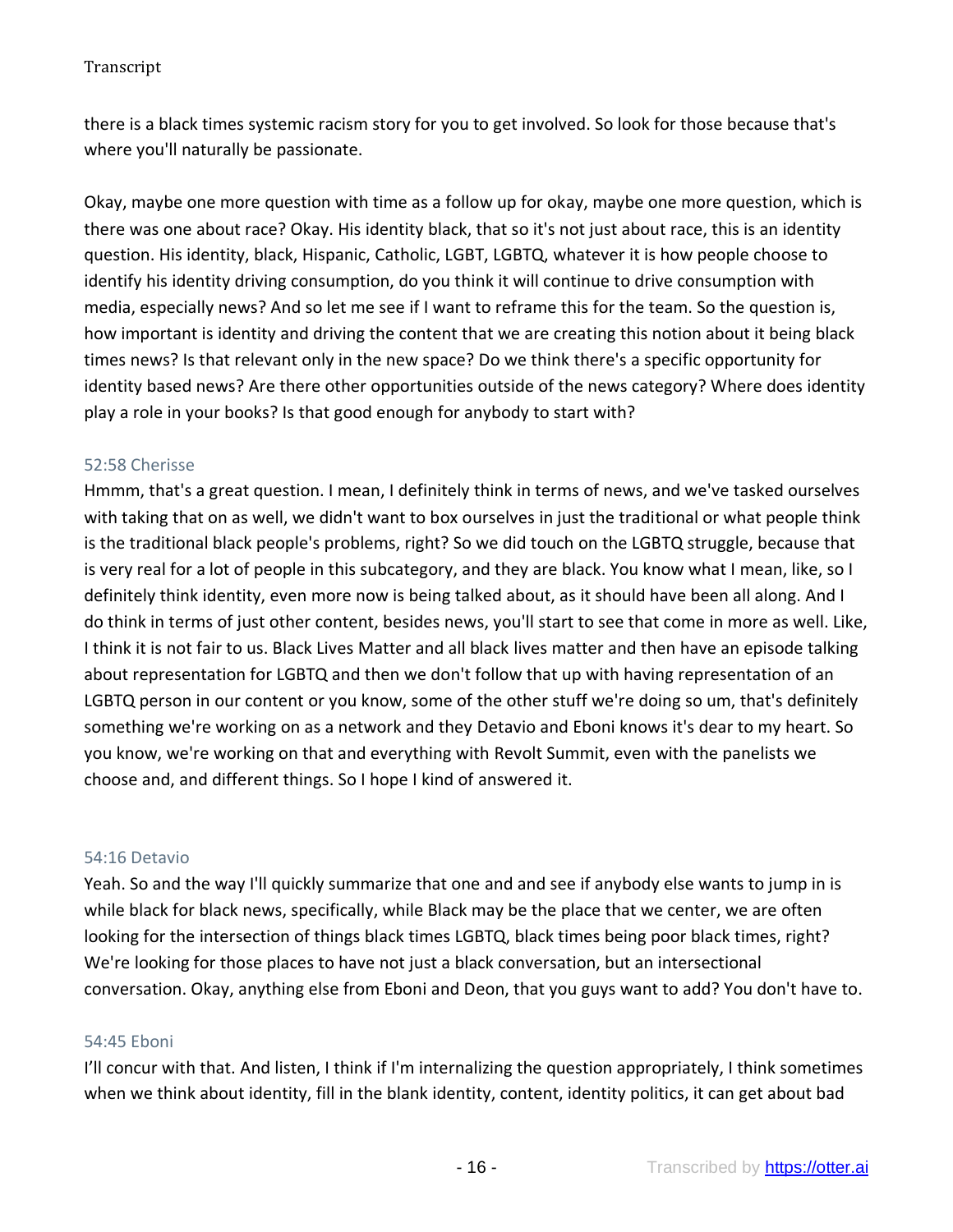rap. Right. But I, I don't really think that's warranted. I think if we kind of sit with it and be really honest and candid, it only makes sense that our individual identities, whatever those may be, and I use those plural, right, because as the question yields itself, we don't none of us have a single identity, we have a racial identity, we have a gender identity, we have a sexual orientation, identity, we have a socio economic identity, right? Those things, of course, only naturally create and cultivate our interest, our perspective and what we are likely to engage in. I think the opportunity is what you speak to Detavio, which is the intersection opportunity for that multitude of identity. And I think that's the beautiful thing. So again, I hear, you know, especially in the phrase identity politics, I think that's often frowned upon. But to me, all politics are identity, tell me a type of politics that's not rooted in how different people identify. So that's the reality. And I think, again, when we lean into that in a very honest way, we really get a lot of opportunity for identity intersection.

### 56:08 Detavio

So thank you for that, I'm going to refer 30 seconds, and then let each one of you close. So if you just want to think about your 15 Second goodbye, kind of one last thought you want to leave the team with, whether it's about careers or Revolt Black News, or breaking into the industry, think about what that is, and then I'm going to start with you, Cherisse, when I get to you since you were the last one. Okay, last time. Okay, so my point of view on black news and why I also think it's important specifically. And I don't know that I tell this all right all the time. And maybe I'll have this conversation with everybody. So she can make sure that I'm being as articulate as I want to be when I say these things. But like, I truly do believe that we live in a social order. And that at the end of the day, that black folks stay at the bottom of the totem pole. Why I think that's important is because if you're looking for solutions for all, the most efficient, effective way is to go to the bottom to see what works there. Because by definition, it'll work all the way up. So again, when I talk about, like, let's do this fight to get women equal pay, let's go to the bottom with black women, but we're only making 60% of what white men are, and let's start that fight there. And if we get that fight one, we will solve it for the 60s, the 70s, the 80s, the 90s. And so why think Black news in particular is important and why it needs to have this kind of identity focus is because if you want to solve poverty, if you want to solve the issues we have with with with with race and education, if you want to solve the issues we have with healthcare, I think the black community is always a fantastic place to start. Because we are always suffering from these things at greater lengths than anybody and if you can fix it for the people who are the most marginalized, the most disenfranchised, then I think you have a great chance of fixing it for everybody. That would be my last statement before I have to do my real close. Move final words Cherisse, Eboni, Deon.

### 58:09 Cherisse

I just want to thank you guys for having us. It was a pleasure talking to you. Again, you know, just work hard research and find what you really are passionate about. And you know, pour all your energy into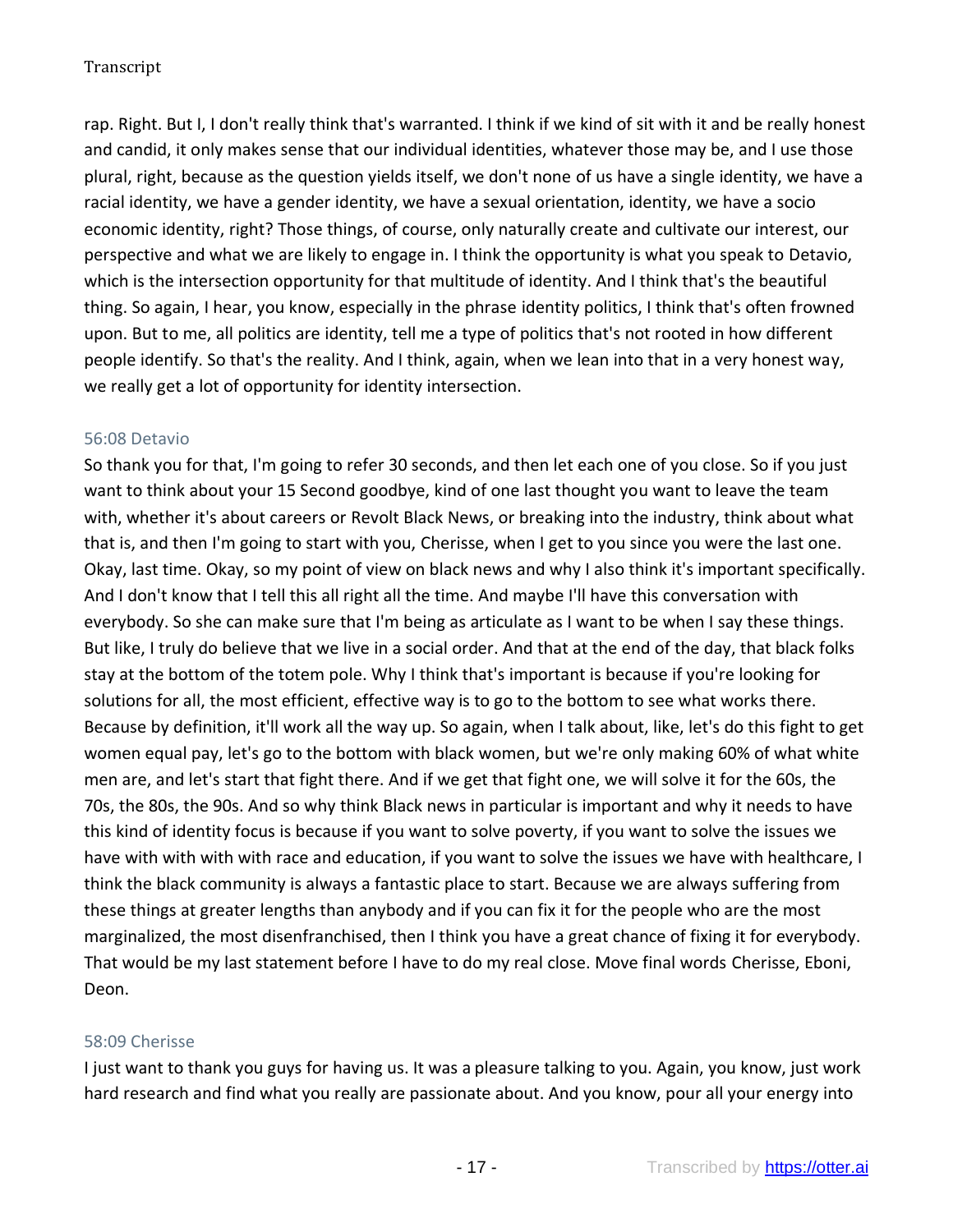that and I promise you it'll pay off for you. And I would not be the content person without plugging. Tune in to Revolt Black News Thursday on Revolt YouTube and our channel six o'clock PT nine o'clock ET.

# 58:36 Eboni

Perfect, perfect. Perfect. Yeah, I want to thank you all, you know, Dukes not so bad. You know, I want to just say that, I'm just kidding. I'm so much love for y'all seriously. Um, and I guess I want to really kind of speak to what Detavio mentioned, right? This social construct that and a social contract that black Americans really do exist in when it comes to our experience in America. And I think what this moment is about, and one of the reasons I left the courtroom and went into broadcasting and mass media is because representation is so important, and particularly the representation of black excellence, because sadly, that's not the narrative that that mainstream media outlets have provided around who black people are and what black people are capable of. And I was very fortunate that I had a single black mom who also did not have a formalized education, but made sure that I had a very clear and fact base understanding of my people, and the resilience and the brilliance of who, who I was as a young black woman, and to be able to represent that excellence in a platform like revolt black news on a consistent basis. That's my life's work. So I would encourage everybody engaging in this conversation to ask your research show up in excellence, exactly who you are, and represent that consistently representation and excellence are really keys to changing humanity.

### 1:00:09 Detavio

You know, Deon bring us home.

# 1:00:12 Deon

I don't have the good ending like Eboni had, but I was gonna say, I'm just just just be you. I spent I spent a lot of years trying to like, figure out how I'm supposed to like fit in. And it always came down to whatever I want. I was attracted to the fact that I was standing out and just be me. And any field I feel that is just be authentic to who you are. And you're going to attract the energy that you want to be around and about the right job, you're going to start the right company, and you're just going to have an overall better life. Right? Like, just be you that's what a constant reminder to myself.

# 1:00:50 Detavio

Beautiful, and find the places who are willing to coach train nurture you and accept you the way you are. Right? I think that's another reason why we think this company which is black owned, but by far and by no means all black is a safe space for people to come from all walks of life to kind of find their way.